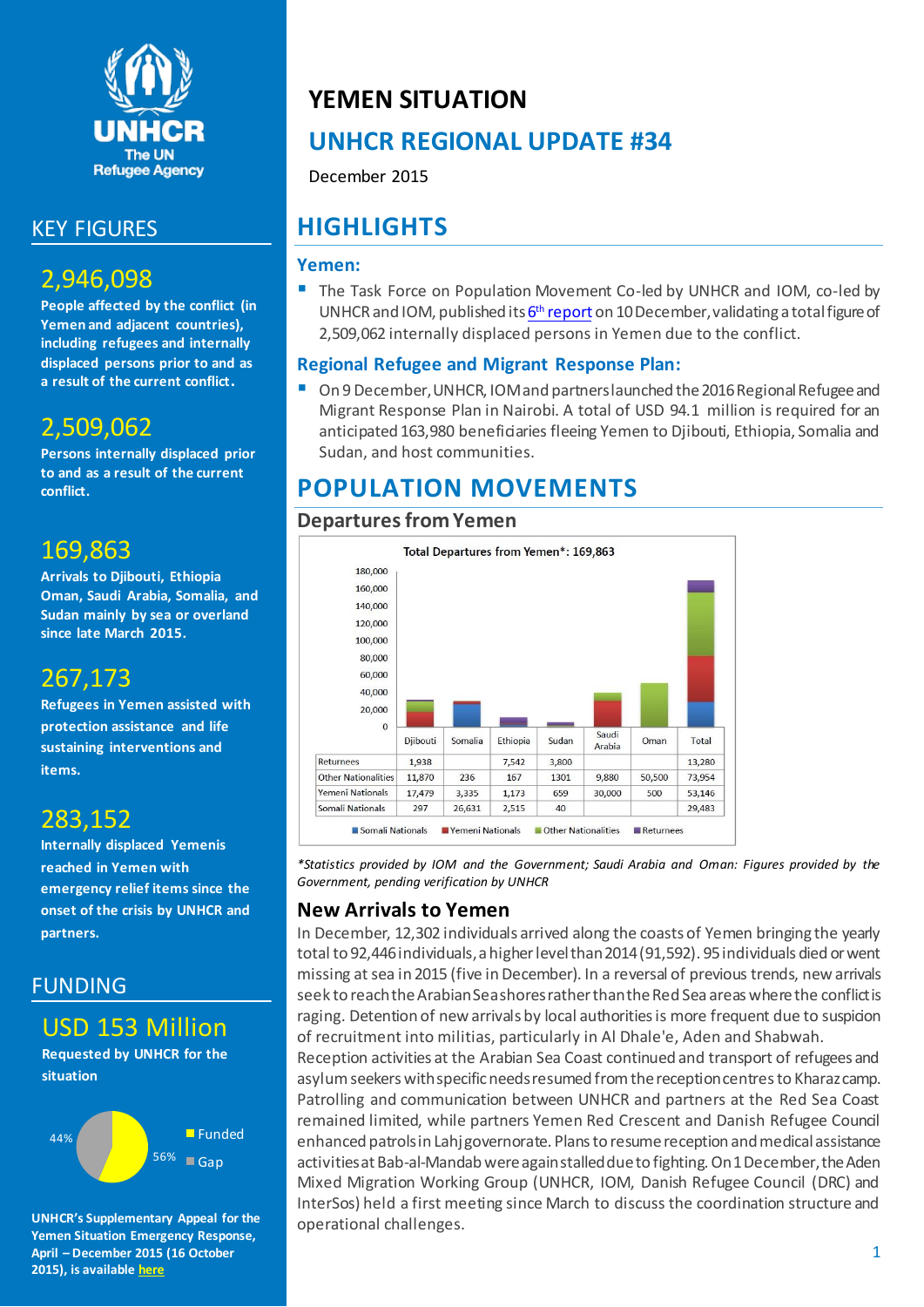## **UPDATE ON ACHIEVEMENTS**

#### **Operational Context**

Following intense preparations and in parallel with a ceasefire in Yemen, UN-led peace talks started in Switzerland on 15 December with the participation of the UNHCR Representative in Yemen as outgoing Humanitarian Coordinator for Yemen. The newly appointed Humanitarian Coordinator, Mr. Jamie McGoldrick, arrived in Sana'a on 6 December.

When the talks ended on 20 December, the UN Special Envoy for Yemen and the UN Security Council members deplored the ceasefire violations, while acknowledging progress by the parties towards a settlement. Confidence-building measures were discussed, including facilitation of humanitarian aid. Although efforts were made to scale up assistance in hard-to-reach areas including Taizz, overall access did not improve substantially due to fighting and lack of security clearances. The humanitarian and socio-economic situation in Yemen remained alarming, with aggravated chronic vulnerabilities observed and impacting the population. Nine months into the conflict, the UN registered over 6,000 casualties and 28,000 injuries. Bilateral consultations are on-going, aimed at resuming peace talks in mid-January 2016 on the basis of a consolidated ceasefire.

In December, ground fighting continued across the country with forces loyal to President Hadi reportedly gaining ground around Sana'a as well as intense clashes in areas which had previously not seen significant fighting such as Haradh. The overall situation did not change in Taizz, with over 200,000 civilians living in the still besieged city enclave and continued ground fighting in southwestern districts along with airstrikes. On 2 December, an MSF mobile clinic in Taizz was reportedly hit during an airstrike, injuring MSF staff and civilians.

### **Refugee Response**

Protection

#### **Yemen:**

- In Sana'a, UNHCR renewed certificates for 438 refugees and registered 69 new-born refugee children, conducted best interest assessments for ten unaccompanied children and those at risk.
- In Aden, UNHCR continued to provide counselling on RSD, protection and resettlement to refugees and asylum seekers; 56 refugees are in the process of being transferred to the Emergency Transit Centre in Slovakia pending issuance of ICRC travel documents and flight bookings. Spontaneous Yemeni returnees also approached UNHCR as they face protection risks including threat of abduction and forced recruitment. They were referred to OHCHR and other organisations.
- UNHCR met several times with Oromo and Eritrean community leaders in Sana'a to address their needs. In Aden, as insecurity hinders new elections, UNHCR and InterSos encouraged refugees to nominate temporary representatives. In Kharaz camp, the 18,000 refugees elected leaders to inter alia assist in avoiding duplications in ration distributions.
- UNHCR discussed with the Aden Immigration, Passport and Naturalization Authority the handover of the Basateen Registration Centre to UNHCR for its rehabilitation and to resume registration and renewal activities in Aden and Kharaz.
- On 16 December, UNHCR and the Ministry of Human Rights co-organized in Sana'a a workshop for line ministries on key protection principles and UNHCR services. The event contributed to enhancing cooperation with the National Committee and Sub-Committee for Refugee Affairs and pavedthe way for a partnership agreement with the Human Rights Ministry.

#### **Djibouti:**

- UNHCR and ONARS registered 6,397 refugees, of which 6,178 are Yemeni nationals, as of 6 January 2016. The majority were registered in Obock. In total, 2,995 refugees are sheltered in Markazi refugee camp while the others living in Obock. A total of 1,058 urban refugees were registered in Djibouti city as of 06 January 2016.
- The registration rate decreased notably in December compared to previous months since the start of the Yemen crisis. At the ports of Obock and Djibouti combined, registration in December reached 300 individuals compared to 446 individuals in November; with registration in Djibouti city amounting to 77 individuals compared to 331 individuals in November.

#### **Ethiopia:**

 According to Government policy, Somali refugees arriving from Yemen need to be living in Melkadida if they are to receive assistance. They are therefore being relocated from Jijiga to Melkadida. In December 2015, 50 Somali refugees were relocatedfrom Jijiga toMelkadida. A second convoy of 120 Somali refugees from Yemen was scheduled for January.

#### **Somalia:**

 Since 27 March 2015, 18,595 individuals fleeing Yemen have been registered at the Reception Centers in Berbera, Bossaso and Mogadishu by UNHCR, IOM and authorities from Somaliland, Puntland and the Federal Government of Somalia.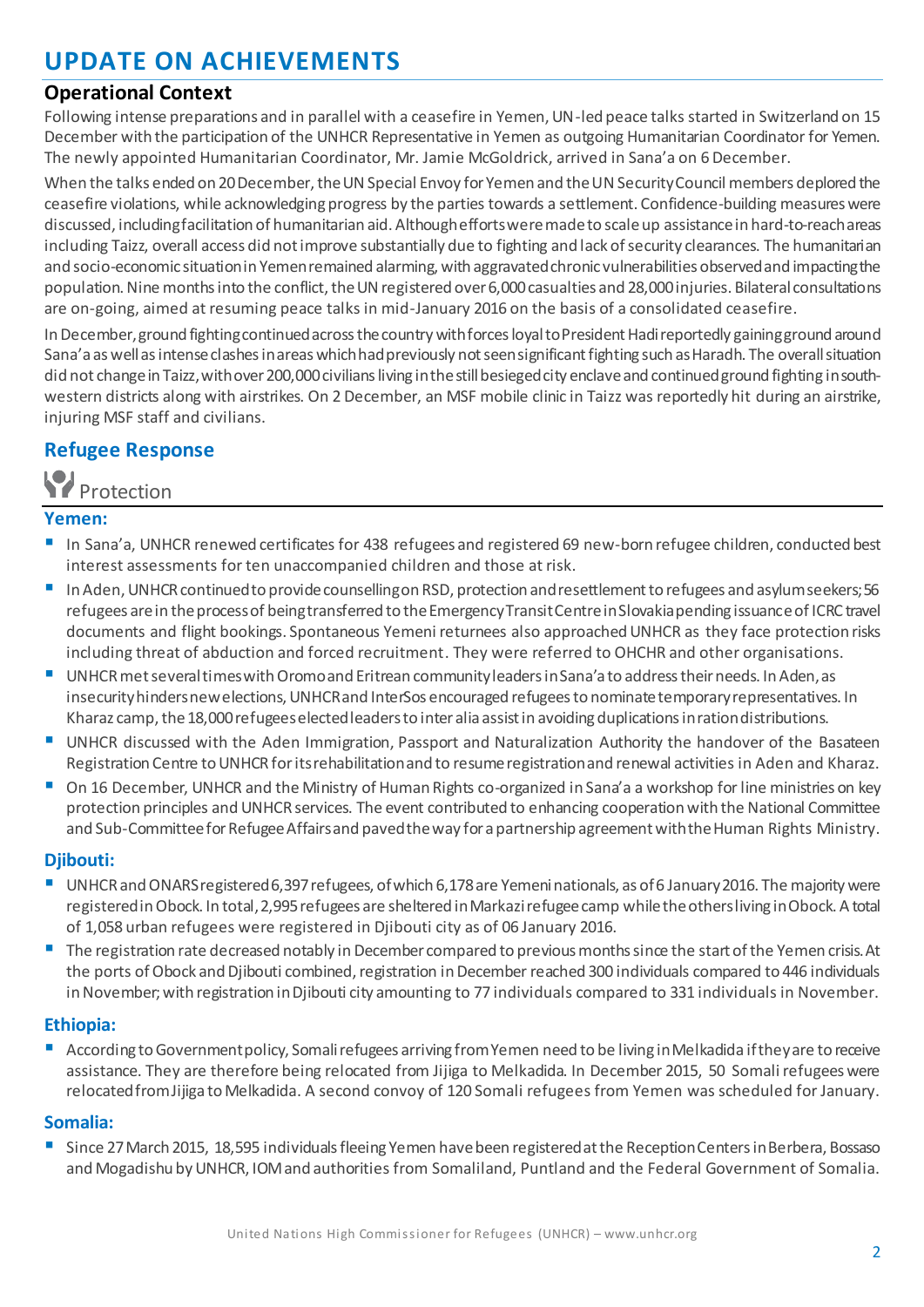- Several agencies including DRC, IOM, the Somali Red Crescent Society as well as, government representatives are present at the Berberaport to receive the new arrivals from Yemen. A total of 349 individuals, including 276 Yemenis, 30 Ethiopians, 23 Syrians, and 20 others were registered by the Ministry of Resettlements, Rehabilitation and Reconstruction (MRR&R) in December 2015. MRR&R also extended *prima facie* refugee status to Syrians, Afghans, and Palestinians seeking asylum in Somaliland.
- Since March 2015, a total of 9,621 people travelled to Somaliland because of hostilities in Yemen. This includes 7,797 Somali returnees, 1,692 Yemenis, 110 Ethiopians and 22 people of other nationalities. As all Yemeni new arrivals are recognized as prima facie refugees, Yemeni nationals now represent 54% of the active refugee population in Somaliland.
- A total of 2,656 Yemeni refugees were registered in Hargeisa since 28 March 2015.

#### **Sudan:**

- InNovember and December 2015, UNHCR registered Yemenis who reported having arrived earlier in the year but only then chose to approach UNHCR later in the year for assistance due to their deteriorating financial situation. Prior to April 2015 Yemeni nationals required a visa to enter Sudan, but in April 2015 the Government waived this requirement.
- UNHCR continues to provide Yemeni refugees with counselling and referrals for health, psychosocial, educational and livelihoods assistance jointly with partners and to support extremely vulnerable cases with emergency cash assistance.

#### $\overline{\phantom{a}}$  Education

#### **Yemen:**

 From 20 to 24 December, UNHCR in coordination with the Education Office in Sana'a, conducted a training on psycho-social support to Children Affected by Armed Conflict for 40 teachers and social counsellors from ten schools in Sana'a with a high number of refugee children. On 1 December, 12th refugee student graders (45male and 37 female students) sat for their final exam in Kharaz camp.

#### **Djibouti:**

- **Primary classes for 328 students (grades one to seven) were organized by Lutheran World Federation (LWF) and six** additional teachers wererecruited. An additional 15 urban refugee children startedattendingthe Yemeni school in Djibouti.
- The informal secondary school for students of grades 10 and 11 taught by voluntary refugee parents continues within the camp of Markazi through the support of UNHCR. In total, 40 students attend these classes.

#### **Ethiopia:**

 90 Yemeni children are enrolled in kindergarten, 169 in primary school and 22 in secondary school. UNHCR is engaging with the government to accredit secondary school certificates for Yemeni high school graduates to enable them to enrol in Universities and tertiary education.

#### Health

#### **Yemen:**

- UNHCR partners International Medical Corps (IMC) in Sana'a and Charitable Society for Social Welfare (CSSW) in Basateen (Aden) and Kharaz camp continued to provide medical services and medi cines to refugees and the host community.
- Following UNHCR negotiations with the Office of Health in Aden, from March 2016 refugees will have access to healthcare services such as reproductive health and routine immunization through the Daar Saad Primary health centre.

#### **Djibouti:**

From 1 December 2015 to 4 January 2016, a total of 1,261 refugees were treated at the AHA clinic in Markazi.

#### **Ethiopia:**

All registered refugees were able to access health services in public facilities with relevant referrals for complicated cases.

### Food Security and Nutrition

#### **Yemen:**

 Coordinated by UNHCR, WFP and Society for Humanitarian Solidarity (SHS), food distribution covering two months took place peacefully from 26 to 28 November in Kharaz camp, with the involvement of refugee community leaders and local authorities. The food ration included wheat which had lacked in previous distributions, leading to refugee demonstrations.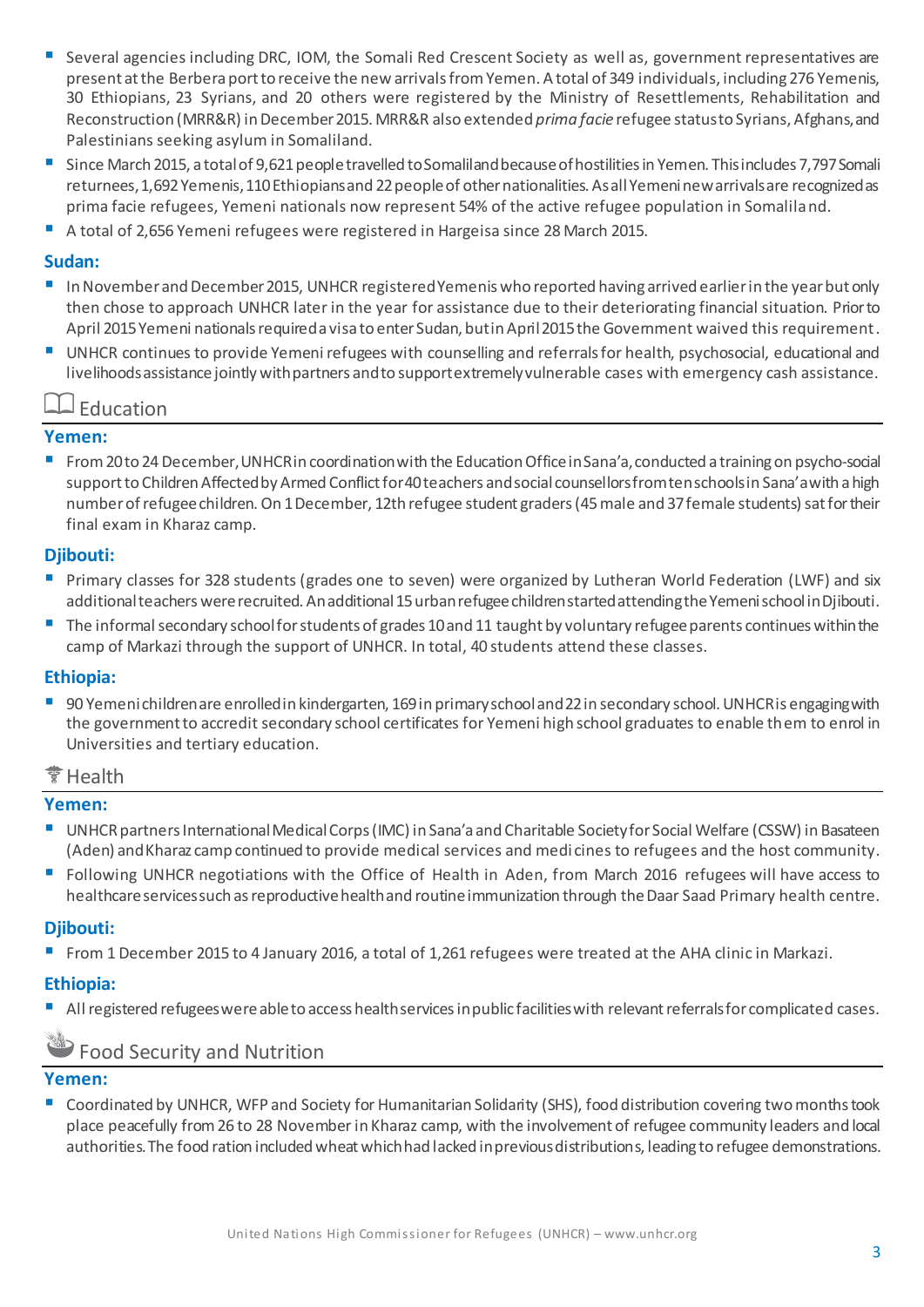#### **Djibouti:**

- On 20 December about 49 metric tons of food were distributed to 2,426 refugees (521 families) in Markazi camp and Obock town by WFP. UNHCR, ONARS, DRC and LWF participated.
- The Nutrition Unit in Markazi camp is currently caring for 31 children with severe malnutrition and 41 children with moderate malnutrition. The management of cases of malnutrition is being provided according to the National Nutrition Programme with the support of the Centre Medical Hospitalier (CMH) in Obock, UNICEF and WFP.
- The Standardized Expanded Nutrition Survey (SENS) took place in Markazi camp and Obock town from 5-14 December 2015 and concerning results include a high global acute malnutrition rate (GAM) of 25.5%, severe acute malnutrition rate of 5.6% and the chronic malnutrition (stunting) rate of 50%.

#### **Somalia:**

The Puntland Students Association, supported by the Ministry of Interior and Al Minhaj Group has provided wet feeding for new arrivalssince November, when the wet feeding provision contract between WFP and the Puntland Youth and Social Development Association (PSA) expired.

Water and Sanitation

#### **Djibouti:**

- The Norwegian Refugee Council (NRC) completed its first shower prototype in Markazi camp. The shower will include a sand filter system for home gardening activities. NRC is also replacing the latrines of Sector One.
- DRC conducted various activities in Markazi camp inDecember in addition to its semi-weekly cleaning campaign of the camp which has been extended to the area outside the camp. DRC organized father-child campaigns during November and December with the same process and goals as the mother-child campaigns:sensitizing the community on the good practices of hygiene, including hand washing, brushing of teeth and proper use of scarce water resources.
- A rotational cleaning system of the latrines of Markazi camp was initiated by DRC where different committees were developed with specific responsibilities. DRC also distributed cleaning items to facilitate the process.

#### **Somalia:**

Water has been regularly provided in the reception centers, and sanitation covered with the support of NRC.

### Shelter and NFIs

#### **Djibouti:**

- UNHCR and ONARS began the distribution of Refugee Housing Units (RHUs) in Markazi camp on 15 December. 120 RHUs were distributed so far with priority to refugees who were present in the camp from the beginning of the crisis.
- NRC completed the construction of 32 kitchens. Ten additional kitchens are currently under construction. NRC completed the construction of two platforms for water tanks of 10,000 litres each in Markazi camp.

#### **Somalia:**

- <sup>1</sup> 100 blankets were provided for vulnerable new arrivals at the Reception/Transit Center.
- Core Relief Items continue to be distributed to vulnerable new arrivals at the reception centers in Berbera, including 12 NFI kits in December. Since late March 2015, 699 NFI kits have been distributed to vulnerable new arrivals.

### **IDP Response in Yemen**

# **Protection**

Co-led by UNHCR and IOM, the Task Force on Population Movement (TFPM) published its  $6<sup>th</sup>$  report on 10 December, validating a total figure of 2,509,062 persons displaced in Yemen due to the conflict. Increased displacement figures (by 204,014 individuals as compared to October) are due to an improved methodology. The five governorates most affected by fighting (Taizz, Amran, Hajjah, Sana'a and Abyan) account for 51 per cent of the total displaced population. Taizz governorate hosts the highest number of IDPs (392,429 individuals) followed by Amran and Hajjah. IDPs' needs include shelter, blankets, clothes, water and food. Most IDPs have lost their livelihood and sought shelter in rented houses, schools, public areas, temporary tents and structures or in the open with little to no protection. Conversely, southern governorates saw a decrease in displacement levels (especially Aden) although remaining IDPs and returnees have important needs. The November cyclones that impacted southern Yemen displaced 22,970 individuals, who areassumed tohave greater prospects for return than those displaced owing to the conflict.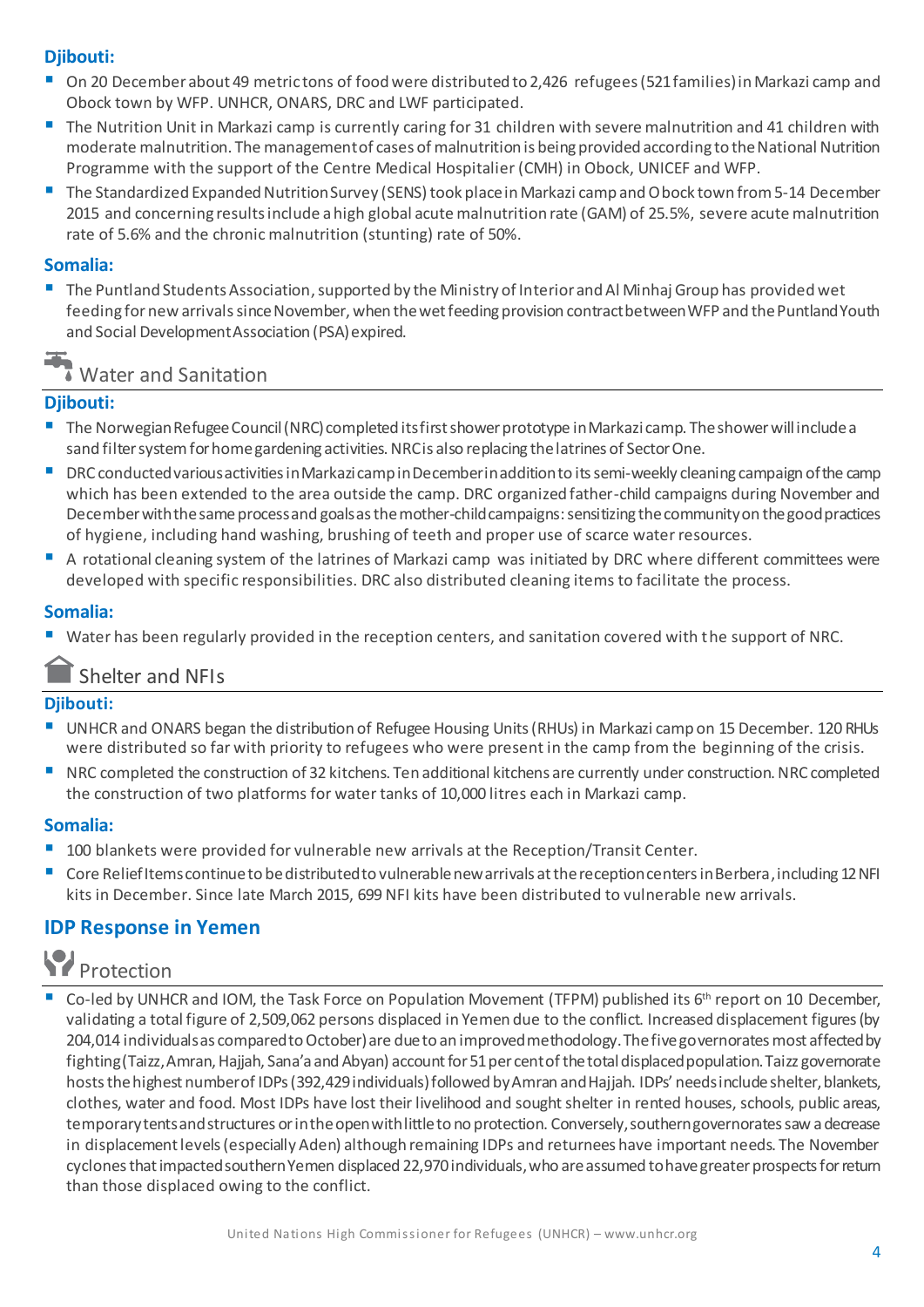On 17 December, UNHCR and partner AMIDEAST launched the Tawasul call centre, anelement of the OCHA-led Community Engagement initiative. It is a two-way communication channel with persons of concern to inform them on services and gather details on needs. In December, 113 calls were received, mainly from male IDPs from Sa'ada and Sana'a.

### Shelter and NFIs

#### **Yemen:**

- UNHCR worked to engage and inform authorities –especially the Executive Unit for IDPs –on UNHCR's humanitarian role, plans and working procedures in order to facilitate truck movements and distributions. In December, UNHCR and partners distributed CRIs to 94,427individuals in Al Bayda, Al Hudaydah, Al Maharah, Amanat Al Asimah, Amran, Hadramaut, Hajjah, Ibb, Lahj, Shabwah and Taizz governorates. In 2015, UNHCR and partners distributed CRIs to 283,152 individuals.
- As IDPs from Taizz continued to flee to Lahj and Aden, the Sub-national cluster coordinated distributions, including with IOM and the Yemen Red Crescent in Lahj. UNHCR assisted hundreds of IDP families in the area through CRIs distribution.

#### **Working in partnership**

#### **Yemen:**

- Between 28 November and 8 December, UNHCR participated in discussions with the Operational Peer Review (OPR) mission, which was commissioned to review the collective humanitarian response and make recommendations on the wayforward, as part of the L3 declaration for the Yemen Situation. For L3 emergencies, Operational Peer Review is a mandatory phase in the Humanitarian Programme Cycle. The output of the OPR process is designed to assist decision-making and corrective action by the Humanitarian Coordinator and Humanitarian Country Team.
- Between 13 and 22 December, an inter-agency mission, including UNHCR, UNICEF and OCHA headed to Sa'ada governorate with the aim of assessing the general situation and needs of persons of concern, as well as security. The mission inspected the new joint UN premises; visited IDP settlements and facilitated the new Humanitarian Coordinator's visit to Sa'ada (22 December).
- On 25 and 26 December, the UNHCR Representative went on a follow-up mission to Sa'ada to further discuss with local authorities modalities to resume UNHCR and partners' field assessments and distributions in the Governorate and highlight UNHCR's concerns about the humanitarian situation. It was agreed that UNHCR will proceed with direct implementation and work with the Executive Council on field assessments, distributions and Post Distribution Monitoring. UNHCR gradually re-establish its presence in Sa'ada, starting with a staff member in early January.
- UNHCR participated in a mission to Ibb with FAO, IOM, WFP and UNICEF between 14 and 31 December. UNHCR focused on developing the capacity of partners in Ibb with trainings on needs assessment, vulnerability criteria, distribution methodologies and post distribution monitoring.

#### **Regional Refugee and Migrant Response Plan:**

 UNHCR, IOM and partners jointly launched the 2016 Regional Refugee and Migrant Response Plan in Nairobi on 9 December. A total of USD 94.1 million is required for an anticipated 163,980 beneficiaries (refugees, migrants and returnees fleeing from Yemen to Djibouti, Ethiopia, Somalia and Sudan, and host communities) by December 2016. The UNHCR Representative in Yemen attended as outgoing Humanitarian Coordinator and highlighted the dire humanitarian situation in Yemen and the various elements leading to continued departures from Yemen.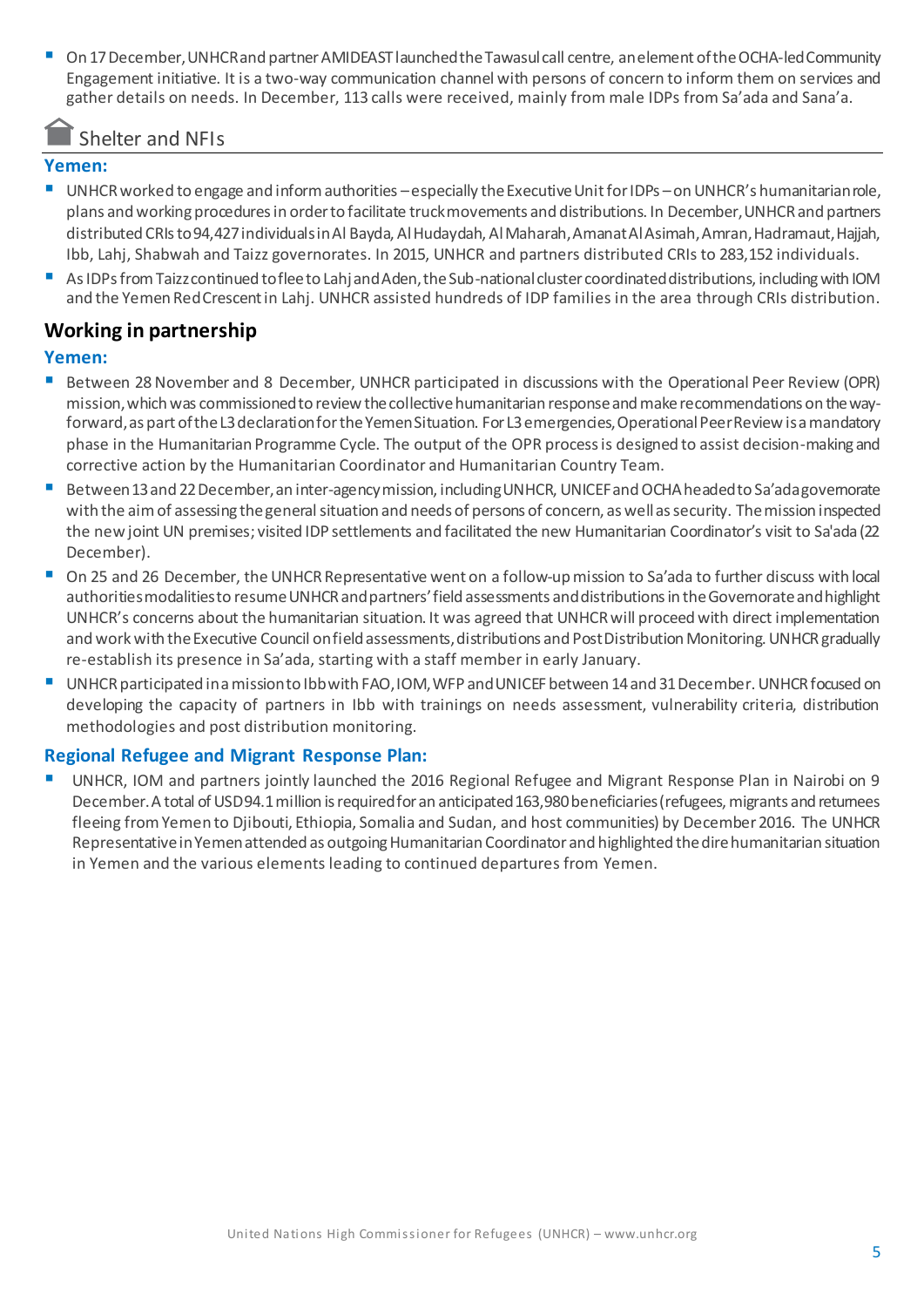## **FINANCIAL INFORMATION**

Total recorded contributions for the operation as at 29

December amount to some US \$86 million. UNHCR is grateful for the critical support provided by donors who have contributed to this operation as well as those who have contributed to UNHCR programmes with un-earmarked and broadly earmarked funds.

Major donors of unrestricted and regional funds in 2015: United States of America (251 M) | Sweden (80 M) | United Kingdom (53 M) | Netherlands (45 M) | Norway (44 M) | Priv Donors Spain (41 M) | Denmark (28 M) | Australia (24 M) | Japan (18 M) | Canada (18 M) | Priv Donors Italy (16 M) | Switzerland (16 M) | France (14 M) | Priv Donors Republic of Korea (12 M) | Priv Donors Japan (11 M) | Finland (10 M)

#### **Funding received (in million USD)**

| United States of America<br>Saudi Arabia<br>United Kingdom<br><b>CERF</b><br>European Union<br>Japan<br>Switzerland<br>Sweden<br>Germany<br>Denmark<br>Canada<br>Norway<br>UN Peacebuilding Fund<br><b>Qatar Red Crescent Society</b><br>Humanitarian Pooled Fund Yemen<br>Priv Donors Germany<br>Spain<br>Educate A Child Programme- EAA<br>Italy<br>UN Prog On HIV/AIDS | 9.0<br>7.7<br>7.3<br>4.3<br>1.5<br>1.2<br>1.1<br>1.0<br>0.8<br>$\blacksquare$ 0.6<br>0.5<br>0.5<br>0.4<br>0.3<br>0.3<br>0.1<br>0.1<br>0.1 | 20.6 28.5 |  |
|---------------------------------------------------------------------------------------------------------------------------------------------------------------------------------------------------------------------------------------------------------------------------------------------------------------------------------------------------------------------------|-------------------------------------------------------------------------------------------------------------------------------------------|-----------|--|
| Priv Donors Switzerland                                                                                                                                                                                                                                                                                                                                                   | 0.1                                                                                                                                       |           |  |